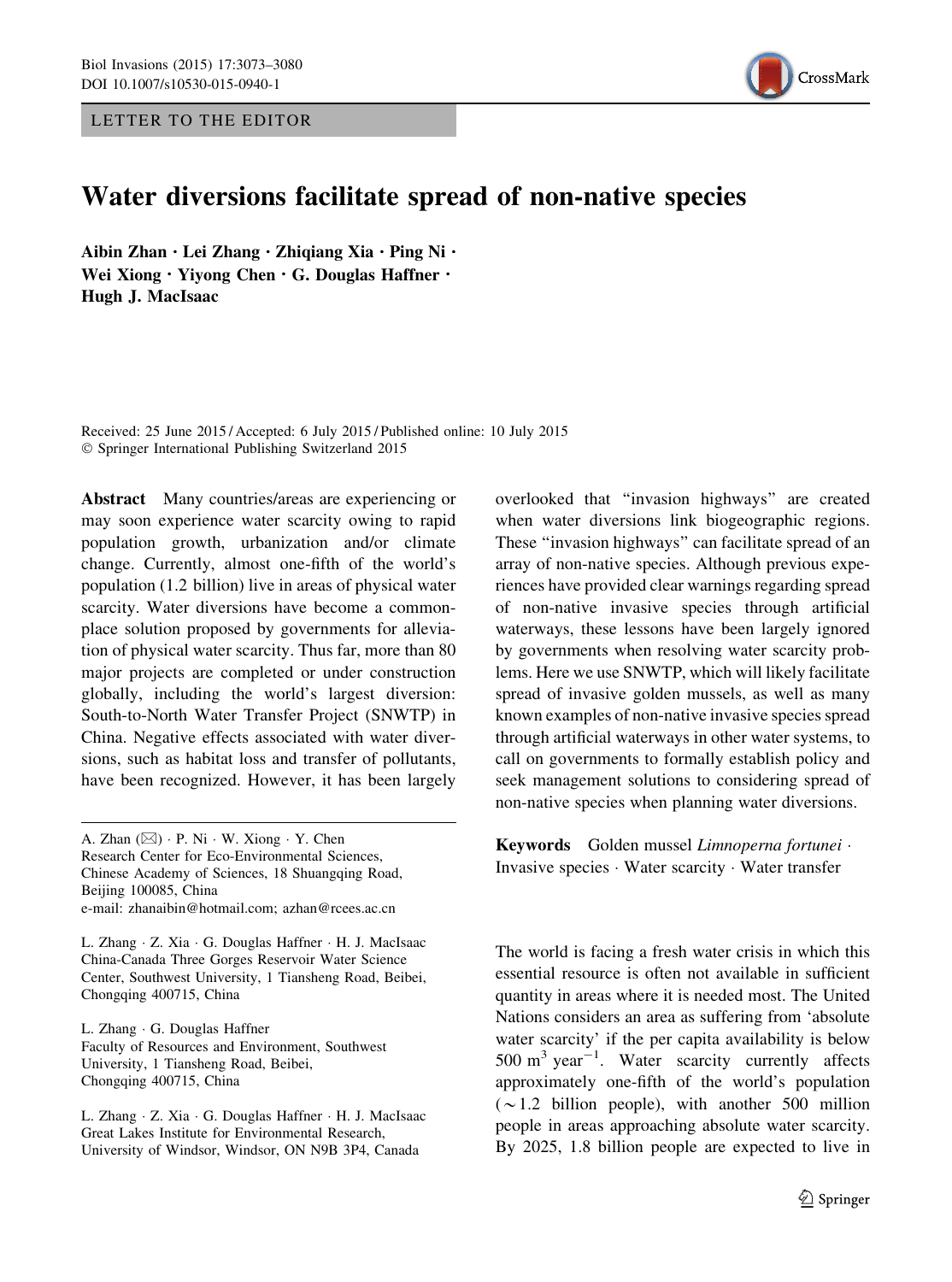countries/areas with absolute water scarcity (United Nations water scarcity [http://www.un.org/waterfor](http://www.un.org/waterforlifedecade/scarcity.shtml) [lifedecade/scarcity.shtml\)](http://www.un.org/waterforlifedecade/scarcity.shtml).

Water diversions have been built around the world for millennia. Beginning in the nineteenth century, modern water diversions have been created to alleviate water scarcity, generation of hydropower, and rarely for discharge of sewage (Table [1](#page-2-0)). Among these reasons, the alleviation of water scarcity is the most common one (Table [1\)](#page-2-0).Many countries/areas suffering from regional water scarcity have created diversions to transfer water from areas of relative abundance to those of relative scarcity (Table [1](#page-2-0)). California, for example, has created a series of diversions to move water from northern and eastern areas to arid southwest regions of the state (Israel and Lund [1995\)](#page-7-0). Although water diversions have contributed significantly to development in many countries, such as growth of Denver and Los Angeles in the USA, the Green Revolution in India, and hydropower supply in Canada, they typically involve a number of adverse ecological impacts, including direct habitat loss and/or transformation and movement of contaminants between regions (Table [1](#page-2-0)). While these impacts are relatively straightforward and well realized, less attention has been paid to inter-basin movements of non-native species facilitated by water diversions (but see Galil [2000;](#page-6-0) Leuven et al. [2009](#page-7-0)). Here we define nonnative species as those that historically have never occurred in a particular region and differentiate them from invasive species, which we define as high impact species.

Nearly all proposed water diversions are located in developing countries, and are designed to alleviate water scarcity (e.g. Ghassemi and White [2007\)](#page-6-0). Here we use China as a case study to highlight the biological invasion problem that may be associated with water diversions. We also explore unexpected consequences associated with spread of non-native, invasive species through artificial waterways in other water systems, and call on governments worldwide to formally establish policy and seek management solutions to considering the consequences with respect to biological invasions when new diversions are initially proposed.

China is among the many countries affected by regional water scarcity owing to both demographic and climate changes. China's human population has experienced dramatic growth in the latter half of the twentieth century, which when coupled with rapid urbanization resulted in some of the world's largest metropolises (e.g. Beijing, Shanghai and Tianjin). For example, Beijing's official population increased from 4.2 million in 1949 to 21.2 million in 2013 (Fig. [1](#page-3-0)). Concomitant with this demographic change, China has experienced regional climate change, particularly in the northern part of the country (Ding et al. [2007](#page-6-0); Wei and Chen [2009](#page-7-0); Piao et al. [2010](#page-7-0)). Total precipitation in Beijing declined from an average of 419 mm between 1960 and 1990 to 371 mm between 1990 and 2009 (Climate change Knowledge Portal, available at [http://](http://sdwebx.worldbank.org/climateportal/index.cfm%3fpage%3dcountry_historical_climate%26ThisRegion%3dAsia%26ThisCCode%3dCHN) [sdwebx.worldbank.org/climateportal/index.cfm?page=](http://sdwebx.worldbank.org/climateportal/index.cfm%3fpage%3dcountry_historical_climate%26ThisRegion%3dAsia%26ThisCCode%3dCHN) [country\\_historical\\_climate&ThisRegion=Asia&This](http://sdwebx.worldbank.org/climateportal/index.cfm%3fpage%3dcountry_historical_climate%26ThisRegion%3dAsia%26ThisCCode%3dCHN) [CCode=CHN](http://sdwebx.worldbank.org/climateportal/index.cfm%3fpage%3dcountry_historical_climate%26ThisRegion%3dAsia%26ThisCCode%3dCHN)). Since the mid-1990s, Beijing and neighbouring Tianjin have also experienced an increase from two to six in the number of days per year in which maximum temperature exceeds  $35^{\circ}$ C (Wei and Chen [2009\)](#page-7-0). The decline in precipitation as a result of climate change coupled with a general increase in water demand due to population growth and rapid urbanization has resulted in severe water scarcity in the Beijing area (Vörösmarty et al. [2010\)](#page-7-0).

The distribution of water resources is highly skewed geographically in China, with per capita use being about four times higher in monsoon-affected areas south of the Yangtze River than those in the north (Yang and Pang [2006\)](#page-7-0). Water utilization rates vary accordingly, from 1.7–19.5 % of available stream flow for watersheds in the south to 31.0–91.7 % in the north (Jiang [2009](#page-7-0)). Total per capita water availability in major cities in northern China is extremely low, with Beijing averaging only [1](#page-3-0)70  $m<sup>3</sup>$  (Fig. 1), far below the United Nations' absolute water scarcity threshold.

Water shortages in China are particularly acute in the northern Hai and Yellow River basins. Ocean discharge has declined from 24 to 1 billion  $m<sup>3</sup>$  per year for the former (Jiang [2009\)](#page-7-0), and from 48 to 13 billion  $m<sup>3</sup>$  per year for the latter since the 1950s (Wang et al. [2006\)](#page-7-0). Given the increasing scarcity of water in the north, it is not surprising that per capita water use in Beijing has declined sharply mainly due to water availability over the past 10 years (Fig. [1\)](#page-3-0). In contrast to conditions in northern China, the Yangtze River in the south averages 960 billion  $m<sup>3</sup>$  of runoff to the sea, setting the stage for possible water diversions.

The concept of water diversion in China was developed decades ago, but in 1998 the government initiated plans to address the regional water scarcity crisis with its Water Agenda 21 (Yang and Pang [2006](#page-7-0)). Central to this plan is the goal to increase overall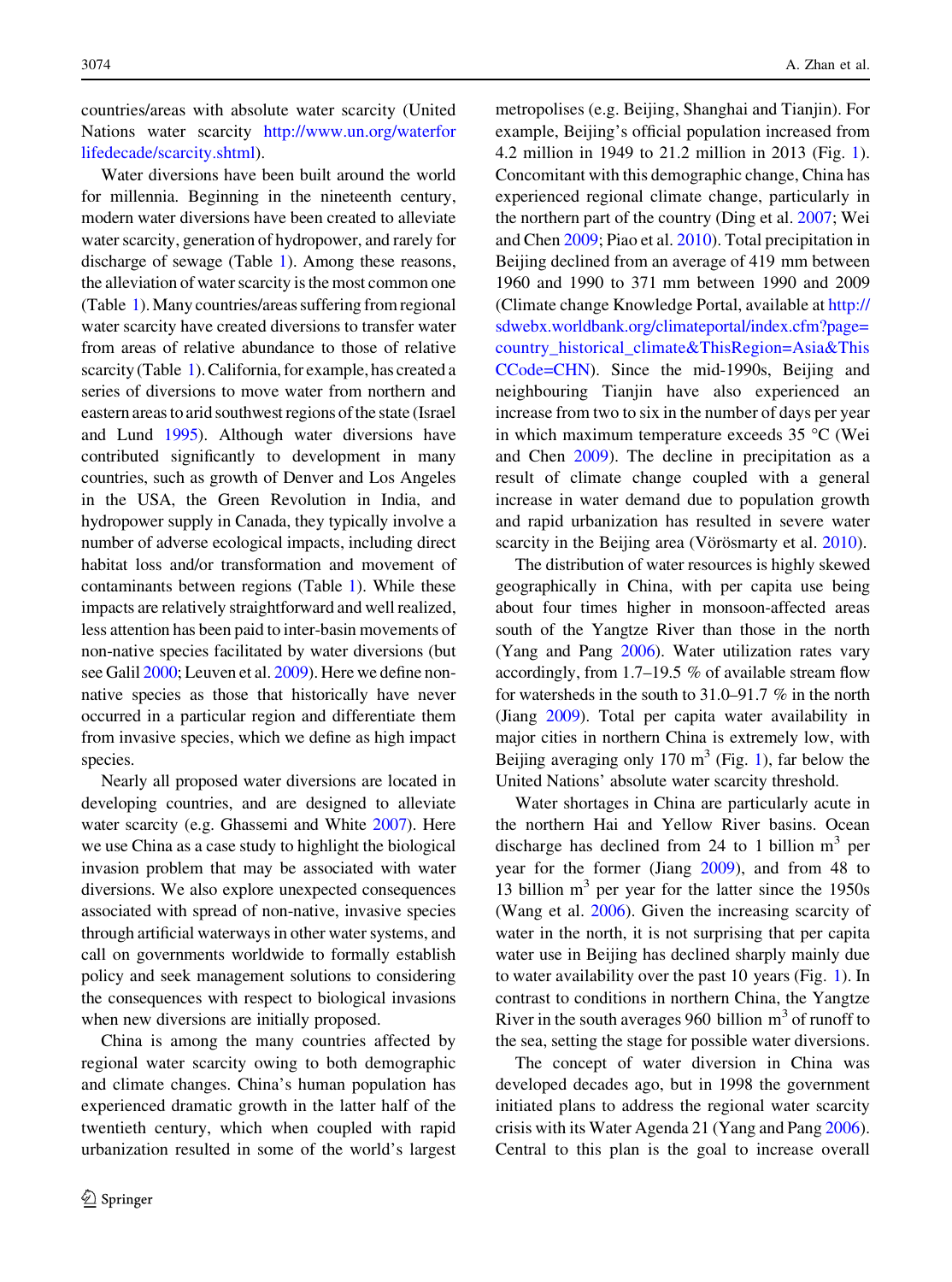<span id="page-2-0"></span>

| Country    | Diversion project                                             | Description                                                                                                                                                                                                                                                                                                                 | Purpose             | Canal/channel<br>length (km)                  | Major negative effects detected                                                                                                                         |
|------------|---------------------------------------------------------------|-----------------------------------------------------------------------------------------------------------------------------------------------------------------------------------------------------------------------------------------------------------------------------------------------------------------------------|---------------------|-----------------------------------------------|---------------------------------------------------------------------------------------------------------------------------------------------------------|
| U.S.A.     | California State Water<br>Project                             | Divert water from rivers in Northern California<br>to the water-scarce Southern California                                                                                                                                                                                                                                  | WS and HP           | 1129                                          | Change hydrography, cause loss of<br>habitats (especially for fishes)                                                                                   |
| U.S.A.     | Colorado River Aqueduct                                       | Impound water from the Colorado River at Lake<br>Havasu to the east side of the Santa Ana<br>Mountains                                                                                                                                                                                                                      | ws                  | 389                                           | Facilitate spread of highly invasive<br>quagga mussel                                                                                                   |
| U.S.A.     | Chicago-Area Canals                                           | Michigan into the Mississippi River watershed<br>Drain Chicago's treated sewage into the Des<br>Plaines River; Divert water from Lake                                                                                                                                                                                       | discharge<br>Sewage | N/A                                           | highly invasive species such as silver<br>Transfer pollutants, facilitate spread of<br>carp, bighead carp, zebra mussel and<br>round goby               |
| India      | Indira Gandhi Project                                         | Transfer water from the Harike Barrage at<br>Sultanpur to the north-western region of<br>Rajasthan                                                                                                                                                                                                                          | ws                  | 650                                           | Increase salinity, cause soil erosion                                                                                                                   |
| India      | Telugu Ganga Project                                          | Divert water from the Srisailam reservoir to the<br>Poondi reservoir near Chennai                                                                                                                                                                                                                                           | XS                  | 406                                           | <b>N/A</b>                                                                                                                                              |
| Kazakhstan | Irtysh-Karaganda<br>Scheme                                    | Divert water from the Irtysh River Basin to<br>Karaganda                                                                                                                                                                                                                                                                    | χM                  | 451                                           | $\frac{1}{2}$                                                                                                                                           |
| Australia  | Snowy Mountains<br>Scheme                                     | Divert water from the Snowy River Basin to the<br>Murray River and the Murrumbidgee River                                                                                                                                                                                                                                   | WS and HP           | 225                                           | Transfer waste water, cause dry land<br>salinity in farnlands                                                                                           |
| Canada     | James Bay Project                                             | Divert the Caniapiscau River and the Eastmain<br>River into the La Grande River                                                                                                                                                                                                                                             | 臣                   | $\sum_{i=1}^{n}$                              | cause mercury contamination in fish,<br>Flooded 11,500 km <sup>2</sup> wilderness land,<br>contribute to death of approx. 1000<br>caribou               |
| China      | South-to-North Water<br>Diversion                             | Danjiangkou Reservoir (Yangtze River) to the<br>Eastern route (completed): from lower reach of<br>the Yangtze River to Tianjian, Qingdao and<br>Middle route (partially completed): from the<br>Western route (proposed): linking Zumuzu,<br>Tongtian, Yalong and Yellow Rivers<br>Muyun Reservoir (Beijing area)<br>Yantai | χχ                  | Eastern: 1150<br>Middle: 1273<br>Western: 304 | Transfer pollutants along channels, cause<br>loss of habitats in Eastern route, destroy<br>migration routes for fished, especially<br>endangered fishes |
| China      | Yellow River to Qingdao<br>Diversion Project from the         | From the Yellow river to Qingdao                                                                                                                                                                                                                                                                                            | χM                  | 290 km                                        | Cause soil erosion, transfer pollutants                                                                                                                 |
|            | WS alleviation of Water Scarcity, HP generation of HydroPower |                                                                                                                                                                                                                                                                                                                             |                     |                                               |                                                                                                                                                         |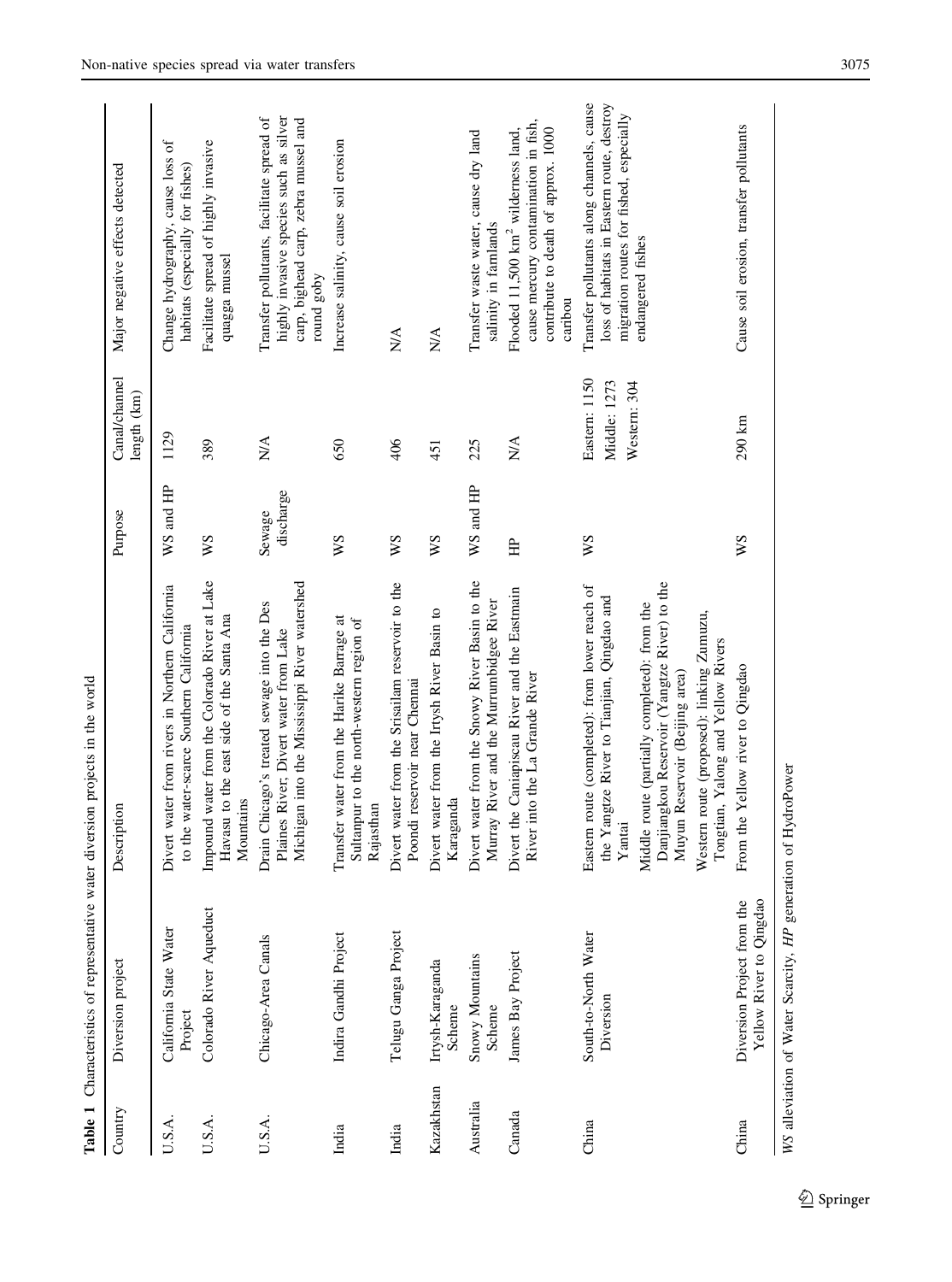<span id="page-3-0"></span>

Fig. 2 The world's largest water transfer project in China, i.e. the South-to-North Water Diversion Project (the middle route is shown), portends spread of mass invaders, such as the golden mussel Limnoperna fortunei, a bivalve species causing severe biofouling problems

quantity in the north while reducing annual variation and seasonal fluctuations in water availability across the country, thereby reducing the frequency and scale of northern droughts and southern floods (Yang and Pang [2006](#page-7-0)). Chief among these initiatives was the South-to-North Water Transfer Project, the world's largest water diversion. This \$62US billion project will divert up to 45 billion  $m<sup>3</sup>$  of water per year from water-rich areas in the south to arid areas in the north (Yang and Pang [2006](#page-7-0)). The project consists of three diversions—the western, middle and eastern routes corresponding with upper, middle and lower sections of the Yangtze River basin, the source of the diversion.

Among the three routes, the middle one is the longest (1273 km), beginning at China's second largest reservoir—the Danjiangkou—in the south and heading north to the Miyun Reservoir, the Beijing's principal water source (Fig. 2). Water diverted from the Han and Dan rivers will be stored in the Danjiangkou Reservoir and sent north using a series of gravity-fed channels and tunnels across the Upper Huai and Yellow rivers, before branching and terminating in Beijing and Tianjin.

The middle route has begun operation in autumn 2014 and the diverted water is expected to release to the Miyun Reservoir in summer–autumn 2015,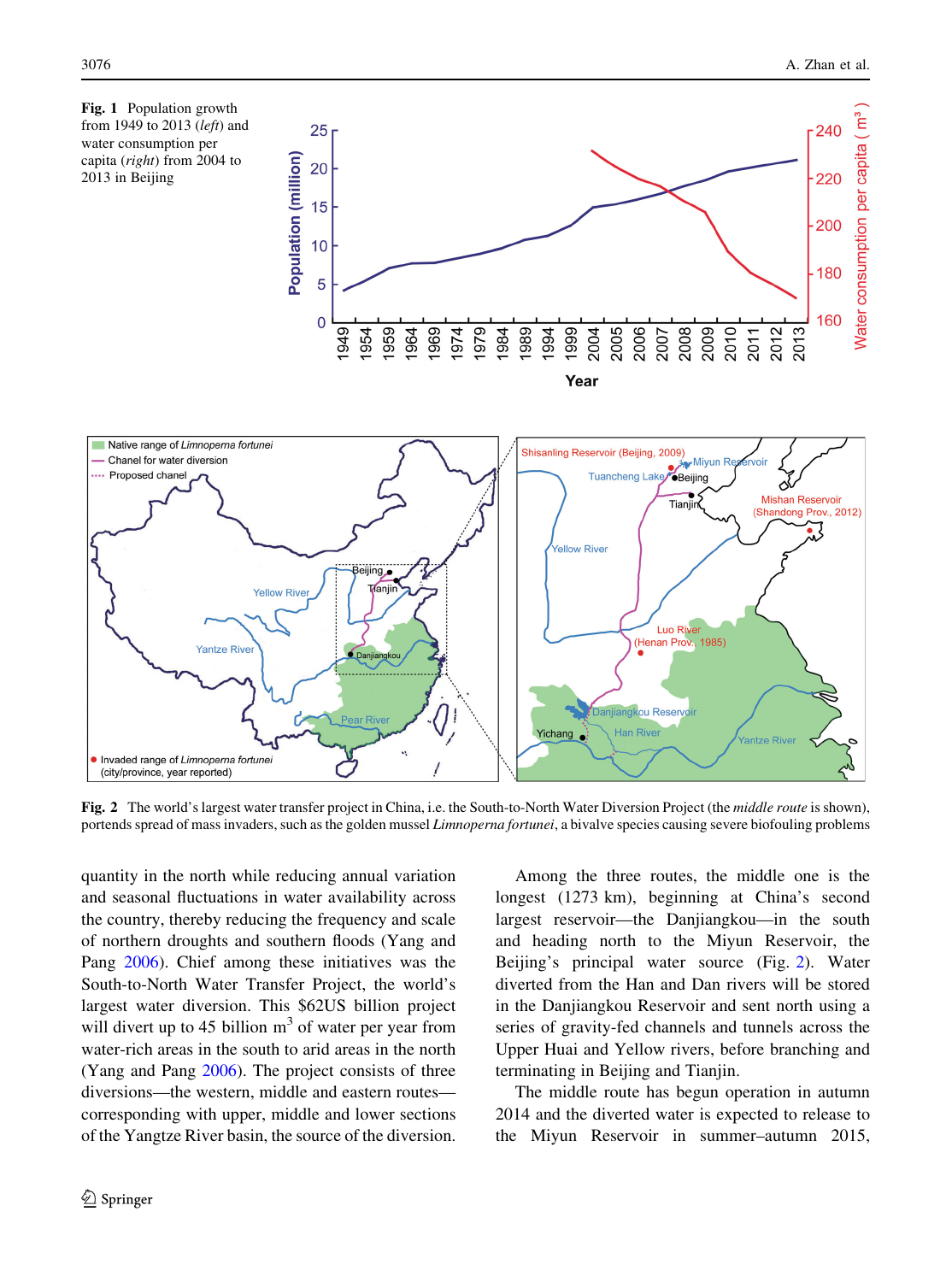providing up to 20 billion  $m<sup>3</sup>$  of water per year when fully developed. This water transfer project may, however, result in a number of unexpected consequences, including spread of non-native invasive species. One example is the golden mussel Limnoperna fortunei, which is a biofouling mollusc native to the Pear River and middle–low reaches of the Yangtze River in China, Thailand, Korea, Laos, Cambodia and Vietnam (Ricciardi [1998;](#page-7-0) Zhan et al. [2012;](#page-7-0) Paolucci et al. [2014](#page-7-0)). The species has spread to many other areas, including some localities in north China, Hong Kong, Taiwan and Japan (Xu [2012](#page-7-0); Boltocskoy [2015](#page-6-0)). Golden mussels were also discovered in 1990 in the Rio de la Plata estuary near Buenos Aires, Argentina, and have since colonized almost 2000 km of the Paraná River and adjacent waterways in a wave of mass invasions (Boltocskoy [2015\)](#page-6-0).

We confirmed presence of the golden mussel in the Danjiangkou Reservoir in June 2014 based on both morphological and genetic characteristics using the cytochrome  $c$  oxidase subunit I (COI) gene. The species forms large populations on the underside of floating docks as well as along the rocky shoreline of the reservoir. However, comprehensive field surveys and questionnaires of employees at the Miyun Reservoir have revealed that the species is not yet present in this system.

The golden mussel has a biphasic life cycle, with sedentary adults and planktonic veliger larvae. The species is easily spread by adults biofouled on vessel hulls, or veliger transfer in water currents and/or in ballast water of vessels (Ricciardi [1998](#page-7-0); Paolucci et al. [2014](#page-7-0); Boltocskoy [2015\)](#page-6-0). The South-to-North Water Transfer Project will provide excellent dispersal opportunities for the mussel to colonize the concrete-lined canal downstream, raising the risk of serious biofouling problems throughout the middle route. Golden mussels are among the world's worst biofouling species in industrial and municipal water works (Nakano and Strayer [2014\)](#page-7-0), including in the Shisanling Reservoir north of Beijing (Xu [2012](#page-7-0)), as well as in Hong Kong (Morton [1982](#page-7-0)), Japan (Magara et al. [2001](#page-7-0)) and South America (Boltocskoy [2015](#page-6-0)). Indeed, serious biofouling problems by this species have already occurred in another water transfer project from the Dong River—a branch of the Pear River—to Shenzhen (Xu [2012](#page-7-0)), a city with more than 13 million residents in southeastern China. Directional flow in canals and pipelines will likely limit upstream dispersal to the most vagile species, whereas a suite of species are expected to move passively or actively in currents downstream (Table [2\)](#page-5-0).

Many examples and previous experiences in other systems provide clear warnings that constructed aquaducts, canals and pipelines provide opportunities for spread of invasive species (Table [2](#page-5-0)). For example, water is supplied to both Los Angeles and San Diego from the lower Colorado River below Lake Mead, a system now colonized by biofouling quagga mussels (Dreissena bugensis rostriformis) (e.g. Hickey [2010](#page-7-0)). The Chicago Area Waterway was constructed more than 100 years ago linking Lake Michigan and the Mississippi River. This conduit has permitted invasive species to move south from the Great Lakes, and may yet allow invasive silver carp (Hypophthalmichthys molitrix) and bighead carp (Hypophthalmichthys nobilis) to spread in the opposite direction (e.g. Jerde et al. [2013\)](#page-7-0). Although scientists warned that invasive species could spread through the Main-Danube canal, this canal was still opened, and unfortunately this canal has served as an ''invasive highway'' (Leuven et al. [2009\)](#page-7-0). By using this ''invasion highway'' and other invasion corridors, a total of 45 non-indigenous macro-invertebrate species have been recorded in the Rhine basin, and the average number of invasions per decade shows a sharp increase from <1 to 13 species (Leuven et al. [2009\)](#page-7-0). Perhaps, the most notorious example of mass biological invasion unfolded followed opening of the Suez Canal, which allowed myriad species from the Red Sea to colonize the eastern Mediterranean Sea (Galil [2000](#page-6-0); Gollasch [2006\)](#page-7-0). Migration of species through the Suez Canal accounts for more species introductions in the eastern Mediterranean Sea (24.5 %) than ballast water (22.3 %) and hull fouling (16.5 %; Gollasch [2006](#page-7-0)). Plans to build a replicate canal adjacent to the Suez Canal will exacerbate an existing problem (Galil et al. [2014\)](#page-6-0), as this vector, while largely unidirectional, is nevertheless large-scale in nature, perpetual, and relatively non-selective with respect to the types of species that may be spread using it. Similarly, a large number of highly invasive species have successfully utilized canals to spread throughout Europe (see Leuven et al. [2009](#page-7-0)). For example, the Main-Danube canal has allowed a series of high impact invaders to spread from the Danube River basin to the lower Rhine River basin. Mass transfer of many species holds particular risk, as sampling theory suggests that introductions of multiple species pose a greater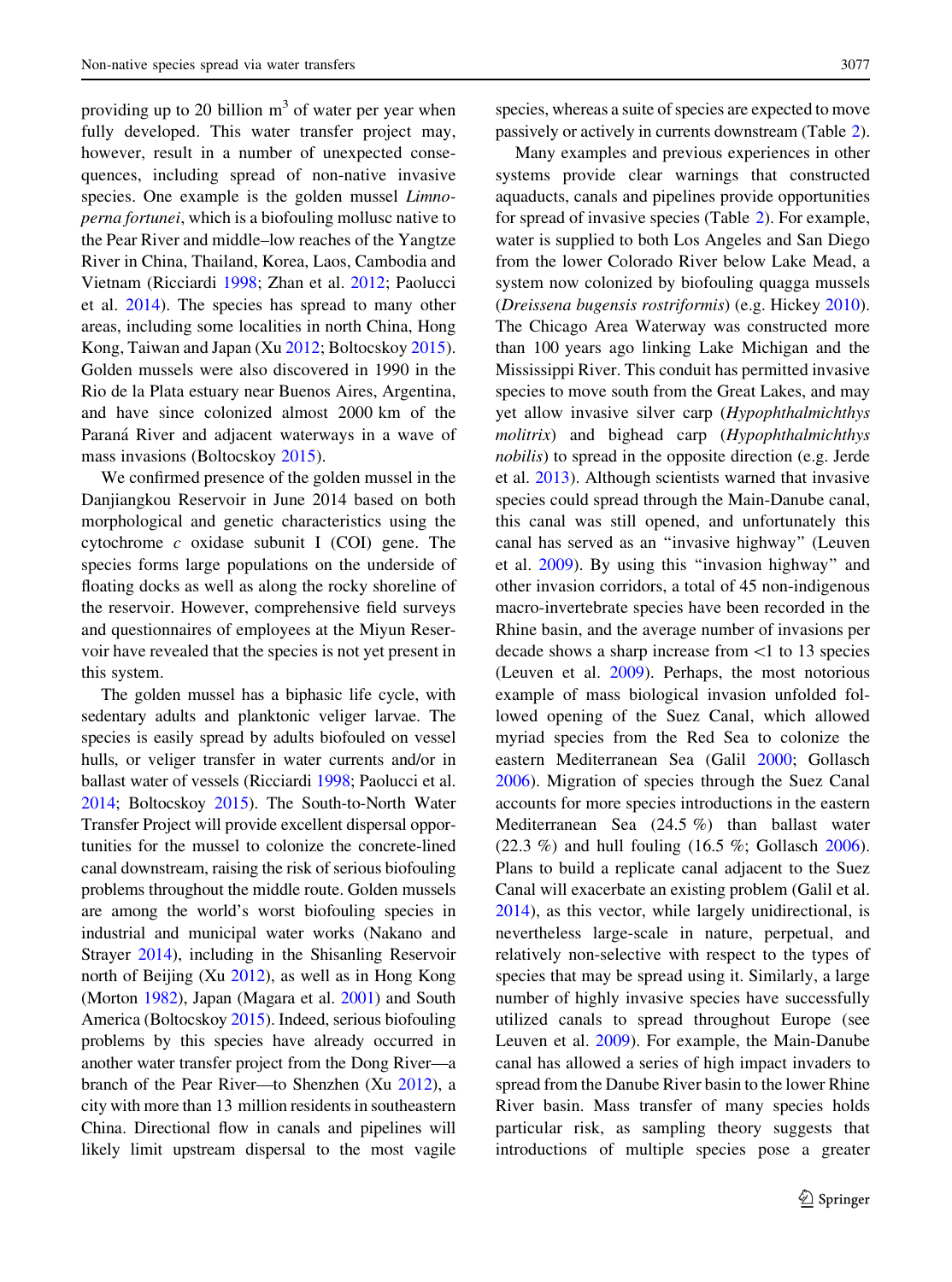<span id="page-5-0"></span>

| Table 2 Representative examples of artificially constructed waterways facilitating spread of highly invasive species |                                                      |                                                                    |                                                               |                                                                                                                                                 |
|----------------------------------------------------------------------------------------------------------------------|------------------------------------------------------|--------------------------------------------------------------------|---------------------------------------------------------------|-------------------------------------------------------------------------------------------------------------------------------------------------|
| Canal/channels (country)                                                                                             | Purpose                                              | Invasive species                                                   | Invasion route                                                | Major negative effects                                                                                                                          |
| Dongjiang-Shenzhen Water<br>Diversion Project (China)                                                                | alleviation of water scarcity<br>Water diversion for | Limnoperna fortunei<br>Golden mussel                               | From Dongjiang River to<br>Shenzhen Reservoir                 | Clog water pipes, decrease water<br>quality                                                                                                     |
| Diversion, Eastern Route (China)<br>South-to-North Water                                                             | alleviation of water scarcity<br>Water diversion for | Eichhornia crassipes<br>Water hyacinth                             | From lower reach of the<br>Yangtze River to<br>Northern China | changes, decrease biodiversity<br>Clog channels, cause myriad                                                                                   |
| Welland Canal (Canada)                                                                                               | Shipping                                             | Petromyzon marinus<br>Sea lamprey<br>Alewife                       | From Lower to Upper Great<br>Lakes                            | Cause dramatic decline of native<br>Remove large zooplankton,<br>fishes                                                                         |
| Chicago-Area Canals<br>(USA)                                                                                         | discharge,<br>shipping<br>Sewage                     | Hypophthalmichthys molitrix<br>Alosa pseudoharengus<br>Silver carp | From Mississippi River to<br>Lake Michigan                    | compete with native prey fishes<br>Remove plankton, outcompete<br>native fishes                                                                 |
|                                                                                                                      |                                                      | Hypophthalmichthys nobilis<br>Bighead carp                         |                                                               | Remove plankton, outcompete<br>native fishes                                                                                                    |
|                                                                                                                      |                                                      | Dreissena polymorpha<br>Zebra mussel                               | From Lake Michigan to<br>Mississippi River                    | Outcompete native species, broad<br>physical, chemical and<br>ecological effects                                                                |
|                                                                                                                      |                                                      | Neogobius melanostromus<br>Round goby                              |                                                               | on eggs of native fishes; conduit<br>Outcompete native species, feed<br>of deadly avian botulism<br>poisoning                                   |
| Colorado River Aqueduct<br>(USA)                                                                                     | alleviation of water scarcity<br>Water diversion for | Dreissena bugensis rostriformis<br>Quagga mussel                   | Along water channels                                          | Block water pipes                                                                                                                               |
| Suez Canal (Egypt)                                                                                                   | Shipping                                             | Rhopilema nomadica<br>Nomad jellyfish                              | From the Red Sea to the<br>Mediterranean Sea                  | species, alter food webs and<br>Clog water pipes and cooling<br>system, outcompete native<br>community structure                                |
|                                                                                                                      |                                                      | Textile Cone<br>Conus textile                                      |                                                               | Feed on many species, venomous<br>species even cause death of<br>human                                                                          |
| Main-Danube Canal (Germany)                                                                                          | Shipping and tourism                                 | Dreissena polymorpha<br>Zebra mussel                               | From Rhine River basin to<br>Danube River basin               | outcompete native species<br>Clog waterways and pipes,                                                                                          |
|                                                                                                                      |                                                      | Corbicula fluminea<br>Asian clam                                   |                                                               | mass mortality due to release of<br>outcompete with native species,<br>cause poor water quality after<br>Clog waterways and pipes,<br>nutrients |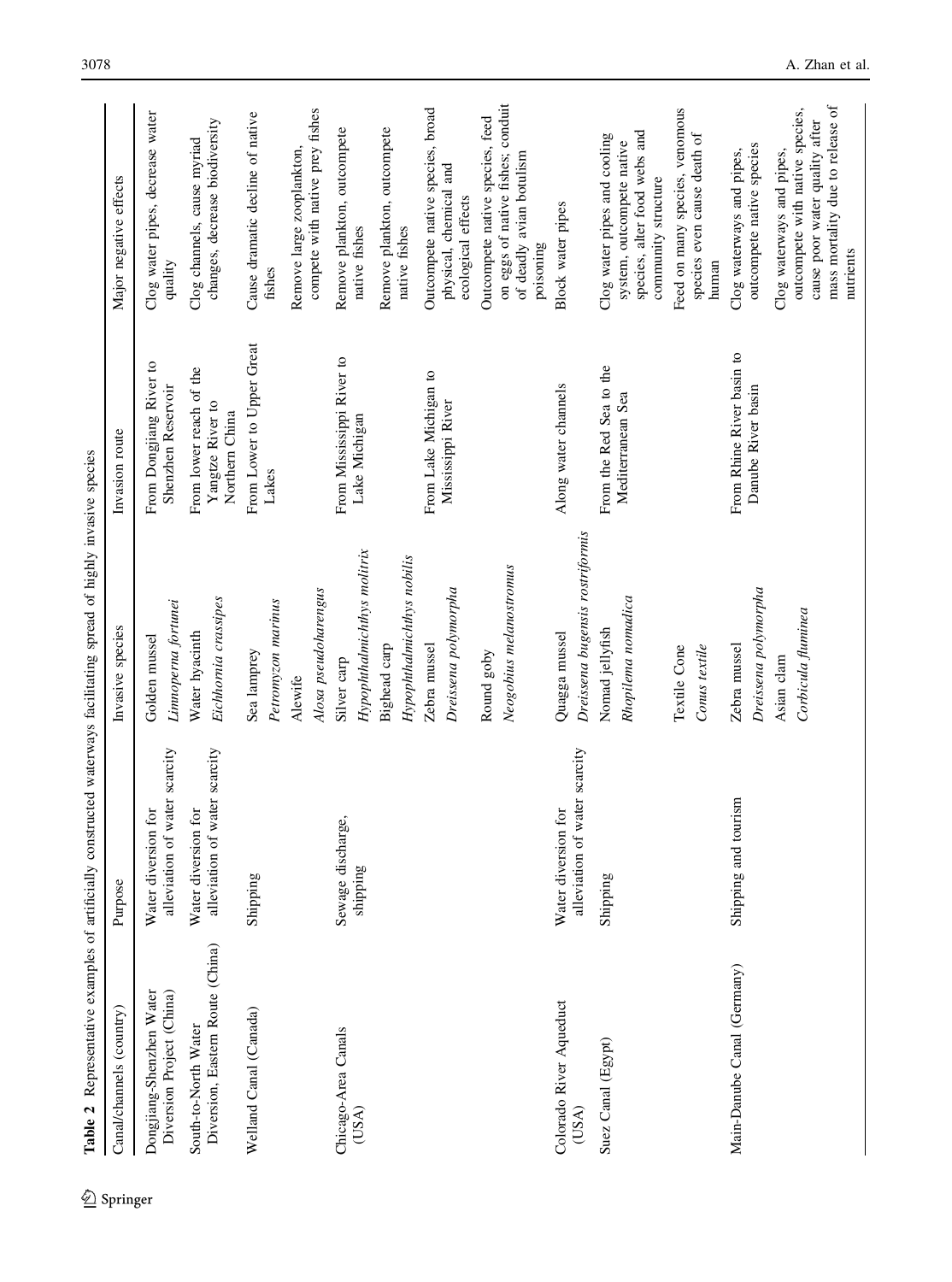<span id="page-6-0"></span>

| Canal/channels (country) | Purpose  | Invasive species                                     | Invasion route                                  | Major negative effects                                                                                 |
|--------------------------|----------|------------------------------------------------------|-------------------------------------------------|--------------------------------------------------------------------------------------------------------|
|                          |          | Dikerogammarus villosus<br>Killer shrimp             | From Danube River basin<br>to Rhine River basin | structure through competition<br>biodiversity and community<br>Have a major impact on<br>and predation |
|                          |          | Corophium robustum                                   |                                                 | Unknown (recently detected)                                                                            |
| Panama Canal (Panama)    | Shipping | Australian spotted jellyfish<br>Phyllorhiza punctata | From the Pacific Ocean to<br>the Atlantic Ocean | fishes, outcompete native species<br>Feed on plankton and larvae of                                    |
|                          |          |                                                      |                                                 |                                                                                                        |

Table 2 continued

Table 2 continued

likelihood of introducing a strongly interacting species than when only one or a few species are introduced (Ricciardi and Kipp [2008\)](#page-7-0).

With climate change and/or growing human populations, water scarcity has become a growing global crisis. Water diversions are becoming an attractive commonplace solution proposed by governments. Thus far, more than 80 major water transfer projects have been completed or are under construction globally (Wang et al. [2009\)](#page-7-0). However, there is no any policy to consider the possible spread of non-native species and their associated negative consequences. Given the fact that these artificial waterways have provided ''invasion highways'' for spread of non-native invasive species, with attendant negative effects on aquatic ecosystems (Table [2\)](#page-5-0), water works and even human health, we call on governments worldwide to consider the potential consequences to species distributions when planning water diversions or construction of connecting waterways between watersheds. A subset of highly nonnative invasive species can and will exploit these artificial waterways to spread to new areas, causing extensive economic and ecological harm.

Acknowledgments This work was supported by the National Natural Science Foundation of China (31272665) and 100 Talents Program of the Chinese Academy of Sciences to A.Z., and by Canada Research Chairs and Discovery grants from Natural Sciences and Engineering Research Council of Canada (NSERC) to HJM and GDH.

## References

- Boltocskoy D (2015) Limnoperna fortunei: the ecology, distribution and control of a swiftly spreading invasive fouling mussel. Springer, Berlin, p 299
- Ding Y, Ren G, Zhao Z, Xu Y, Luo Y, Li Q, Zhang J (2007) Detection, causes and projection of climate change over China: an overview of recent progress. Adv Atmos Sci 24:954–971
- Galil BS (2000) A sea under siege—alien species in the Mediterranean. Biol Invasions 2:177–186
- Galil BS, Boero F, Campbell M, Carlton JT, Cook E, Fraschetti S, Gollasch S, Hewitt CL, Jelmert A, Macpherson E, Marchini A, McKenzie C, Minchin D, Occhipinti-Ambrogi A, Ojaveer H, Piraino S, Ruiz GM (2014) 'Double trouble': the expansion of the Suez Canal and marine bioinvasions in the Mediterranean Sea. Biol Invasions. doi[:10.1007/](http://dx.doi.org/10.1007/s10530-014-0778-y) [s10530-014-0778-y](http://dx.doi.org/10.1007/s10530-014-0778-y)
- Ghassemi F, White I (2007) Inter-basin water transfer: case studies from Australia, China, and India. Cambridge University Press, New York, NY, United States, Canada, p 462